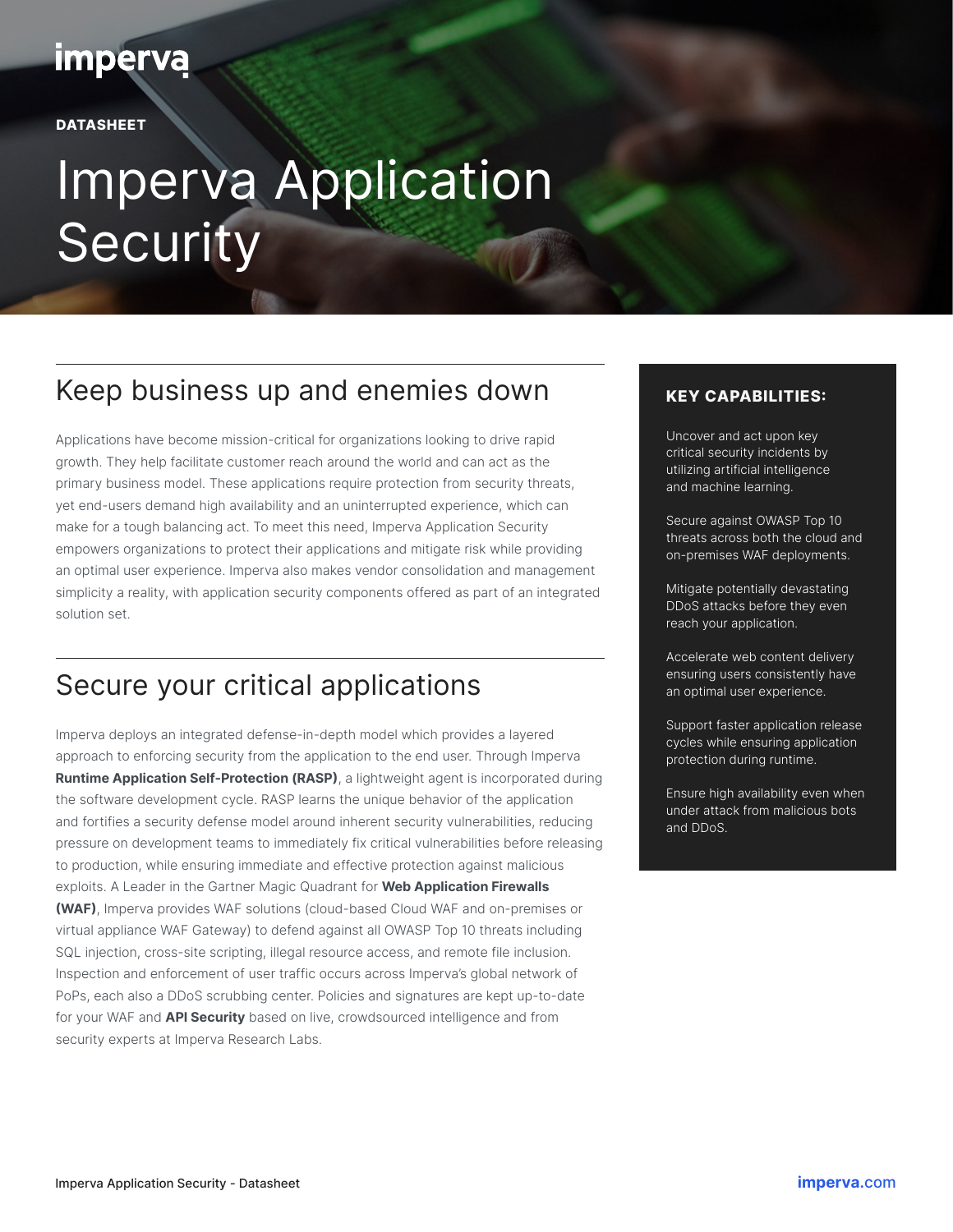#### Imperva Security Defense-in-Depth Architecture



Figure 1: Imperva Security Defence In Depth Architecture

#### Act on critical insights

With today's complex and ever-changing threat landscape, it's more important than ever to gain visibility across your data and applications. An explosion of security alerts can keep organizations from discovering critical attacks that actually pose an imminent threat. **Attack Analytics**, a key part of Imperva Application Security, combats alert fatigue by distilling millions of security alerts into a prioritized set of security insights. It gives recommended actions to improve your security posture, helping you recognize your cyber risk and help bring it down.

#### Avoid disruption to your business

Cybercriminals often wage disruption campaigns against high-profile targets like bank, retail or political organizations. They are driven by revenge, blackmail or political activism and utilize vast botnet networks to wage devastating attacks. Organizations without proper protection from malicious bots and Distributed Detail of Service (DDoS) attack are exposed to the risk of users experiencing slowed or denied access to their websites. Constant attack campaigns can drive users from returning, fulfilling the goal of the attacker. Imperva Application Security provides powerful **DDoS Protection** and **Advanced Bot Protection** to eliminate attacks long before malicious traffic even has a chance to reach a customer's website. Multiple DDoS protection services are available, with always-on protection for websites, DNS servers, and individual IPs, and always-on or on-demand protection for networks. With near-zero latency and backed by a 3-second service level agreement, DDoS traffic is mitigated without disruptionto legitimate traffic. And with Imperva Advanced Bot Protection, fingerprinting and client classification categorizes whether traffic is coming from a human, a good bot or a bad bot. It does so quickly and accurately, with a very low false positive rate, protecting against account takeover and all business logic attacks on websites, APIs and mobile apps.